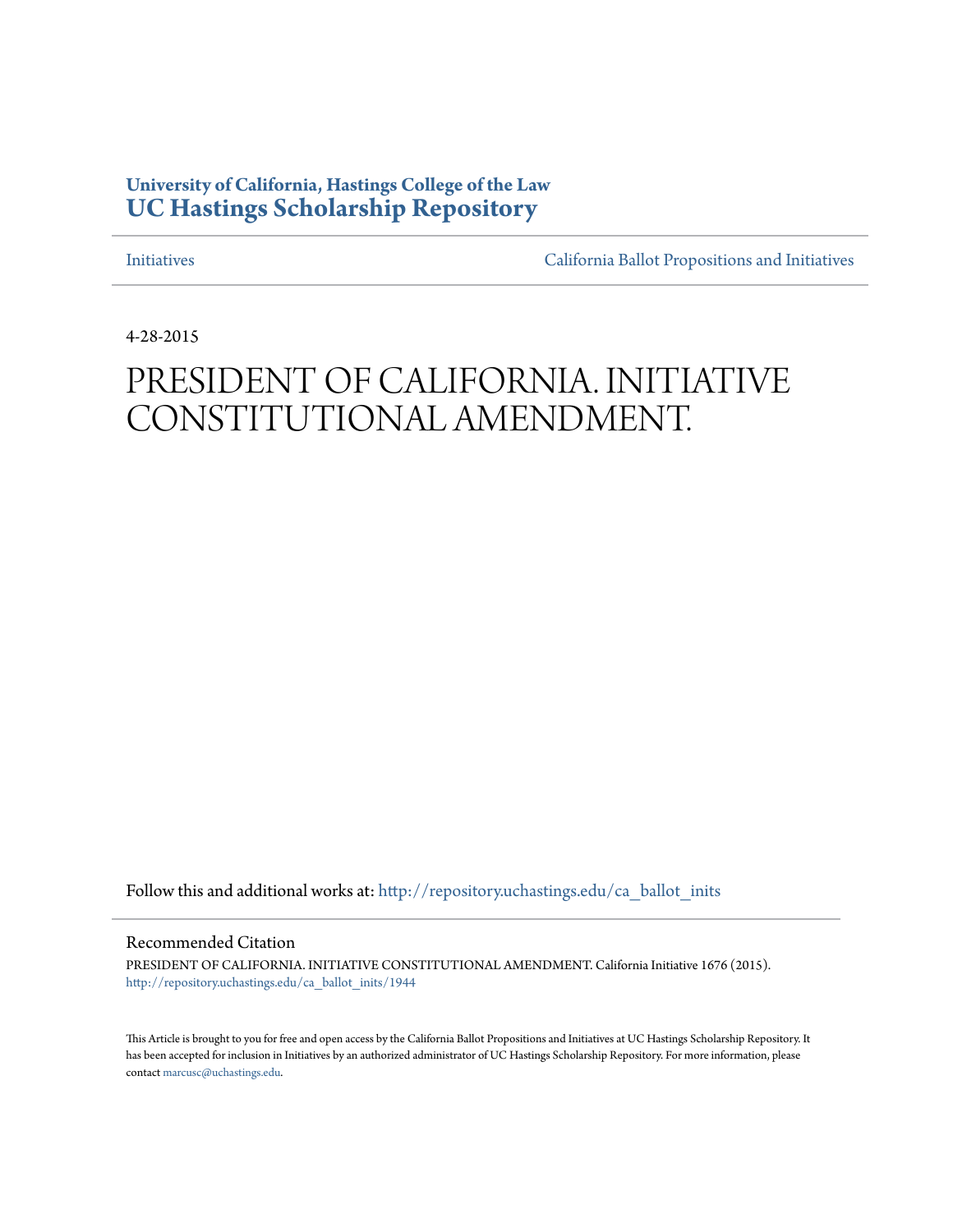$15 - 0013$ 



## el<br>Elizabeth<br>George Station

**MAR 2 5 2015** 

INiTIATIVE COORDINATOR ATTORNEY GENERAL'S OFFICE

Re: Request for Title and Summary for Proposed Initiative

Pursuant to Article II, Section 10(d) of the California Constitution, this letter respectfully requests that the Attorney General prepare a circulating title and summary of the enclosed proposed statewide constitutional amendment initiative: "The President of California Act" which amends the California Constitution by striking each occurrence of the term 'Governor' and replaces it with the term 'President'.

Also enclosed are the required signed statements pursuant to California Elections Code sections 9001 and 9608, and a check in the amount of \$200.

Please direct all inquiries and correspondence regarding this proposed initiative to:

Louis J. Marinelli President, Sovereign California LJMarinelli@SovereignCA.org Sovereign California (FPPC ID: 1373550) P.O. Box 121165 San Diego, California 92112-1165

Thank you for your time and attention to this matter.

Sincerely,

Signature of Proponent

Louis J. Marinet

Printed 1

*<u>March 24</u> 2015* Date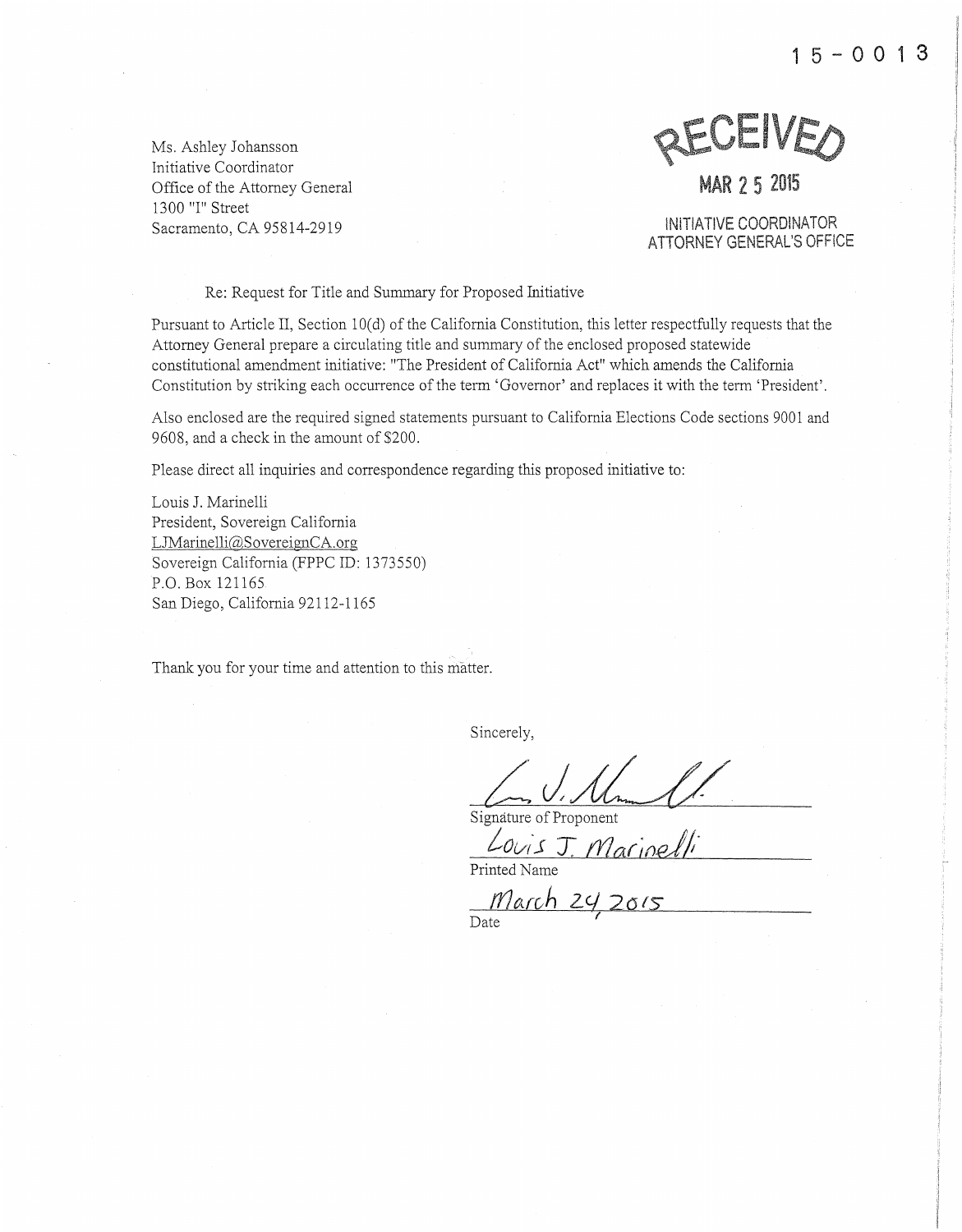Whereas California is a Republic;

Whereas California is a nation in the context of following dictionary definitions:

"A large body of people, associated with a particular territory, that is sufficiently conscious of its unity to seek or to possess a government peculiarly its own."

"A community of persons not constituting a state but bound by common descent, language, history, etc.: *the French-Canadian nation."* 

"A community of people composed of one or more nationalities and possessing a more or less defined territory and government."

"Community or race of people with shared culture, traditions, history, and (usually) language, whether scattered or confined to one country."

Whereas the leader of a nation with a Republican form of government is known as a President;

The People of California submit the following initiative constitutional amendment replacing the title of' Governor' with the title of 'President' as the chief executive of the California;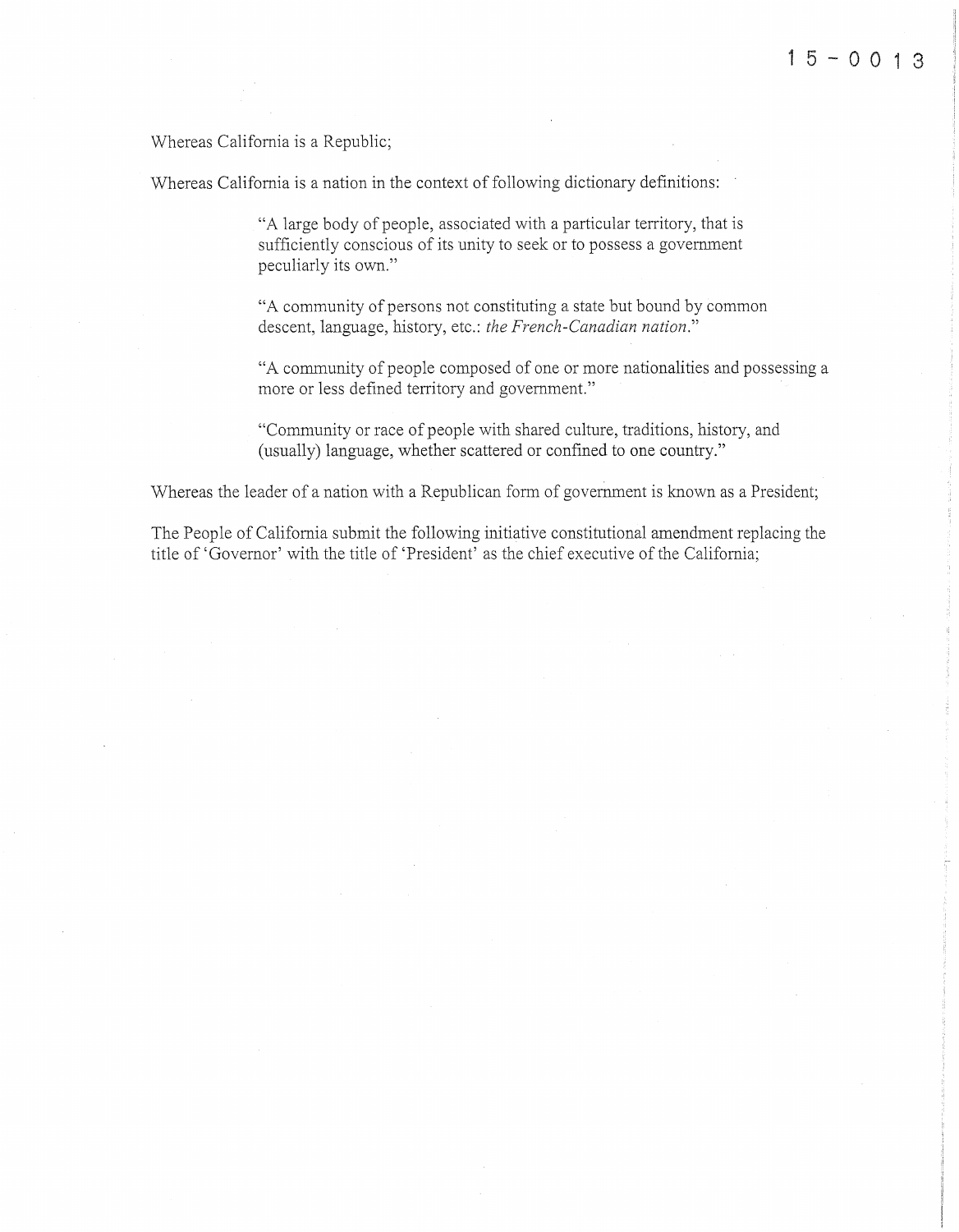The following Articles of the California Constitution are hereby amended, striking the term 'Governor' and replacing it with 'President'.

- 1. ARTICLE II: VOTING, INITIATIVE AND REFERENDUM, AND RECALL SECTION 8, 9, 15, 17
- 2. ARTICLE III: STATE OF CALIFORNIA SECTION 8
- 3. ARTICLE IV: LEGISLATIVE SECTIONS 2, 3, 8, 10, 12, 12.5, 19,21
- 4. ARTICLE V: EXECUTIVE SECTIONS 1 - 14
- 5. ARTICLE VI: JUDICIAL SECTIONS 6, 8, 16, 18.5
- 6. ARTICLE VII: PUBLIC OFFICERS AND EMPLOYEES SECTIONS 2, 4
- 7. ARTICLE IX: EDUCATION SECTION 9
- 8. ARTICLE XII: PUBLIC UTILITIES SECTION 1
- 9. ARTICLE XIII: TAXATION SECTIONS 25.5, 36
- 10. ARTICLE XIII A: TAX LIMITATION SECTIONS 2, 3
- 11. ARTICLE XIII B: GOVERNMENT SPENDING LIMITATION SECTION 3
- 12. ARTICLE XX: MISCELLANEOUS SUBJECTS SECTION 22
- 13. ARTICLE XXXV: MEDICAL RESEARCH SECTION 4